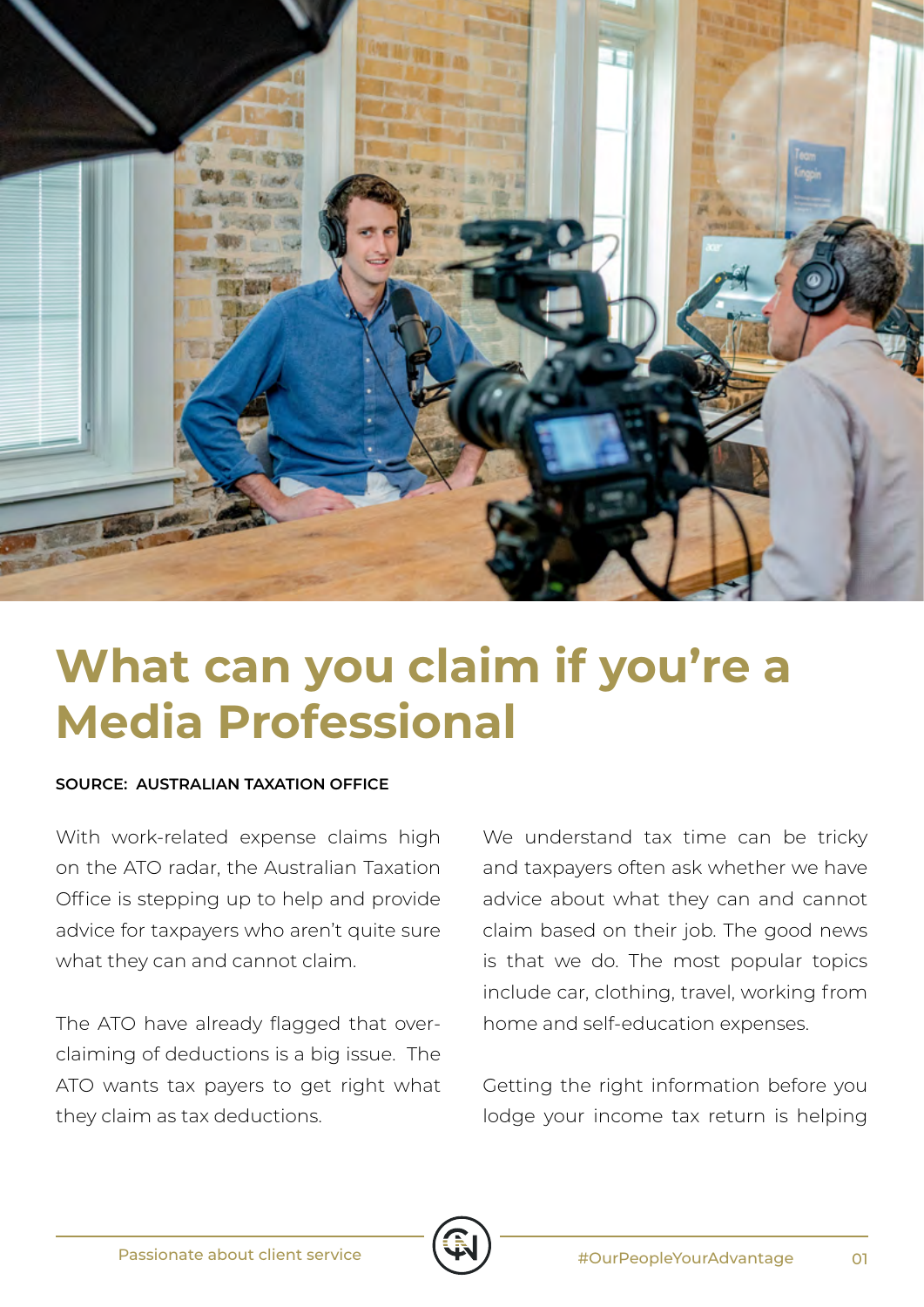our clients to get their claims right and avoid issues later on.

We want every person to have the information they need to know whether they can make a claim, to get it right, and know what records they need to keep. Understanding what you can and cannot claim will help ensure that your income tax return is processed quickly and any refund is paid as soon as possible. Most people want to lodge their income tax return with the right information and helping people to do that in the first p lace i s t he m ost efficient way to operate.

## **What you can and can't claim**

Each occupation has specific circumstances which affect what can and cannot be claimed. Here are some snippets from some ATO occupation guides. Remember, regardless of the occupation you are in, you can only claim the work-related part of expenses, and you must meet the three golden rules:

- You must have spent the money yourself and not been reimbursed;
- The claim must be directly related to earning your income; and
- You need a record to prove it.

## **Media Professional employees: work-related expenses**

Common deductions include the following:

- You can claim a deduction for the cost of tools and equipment you use for work, such as video camera and editing tools. If you use the tools and equipment for work-related purposes as well as private purposes you can only claim a deduction for your work-related use of the tools and equipment. If a tool or item of work equipment cost:
	- more than \$300 you can claim a deduction for the cost over a number of years (decline in value),
	- \$300 or less you can claim an immediate deduction for the whole cost.
- You can claim a deduction for travel expenses if you are required to travel away from your home overnight to perform your work – for example, travelling interstate to conduct an interview. This could include meals, accommodation, fares and incidental expenses that you incurred, and your employer has not provided or reimbursed you.

Receiving a travel allowance from your employer doesn't mean you can automatically claim a deduction. You still need to show that you were away overnight, you spent the money yourself,